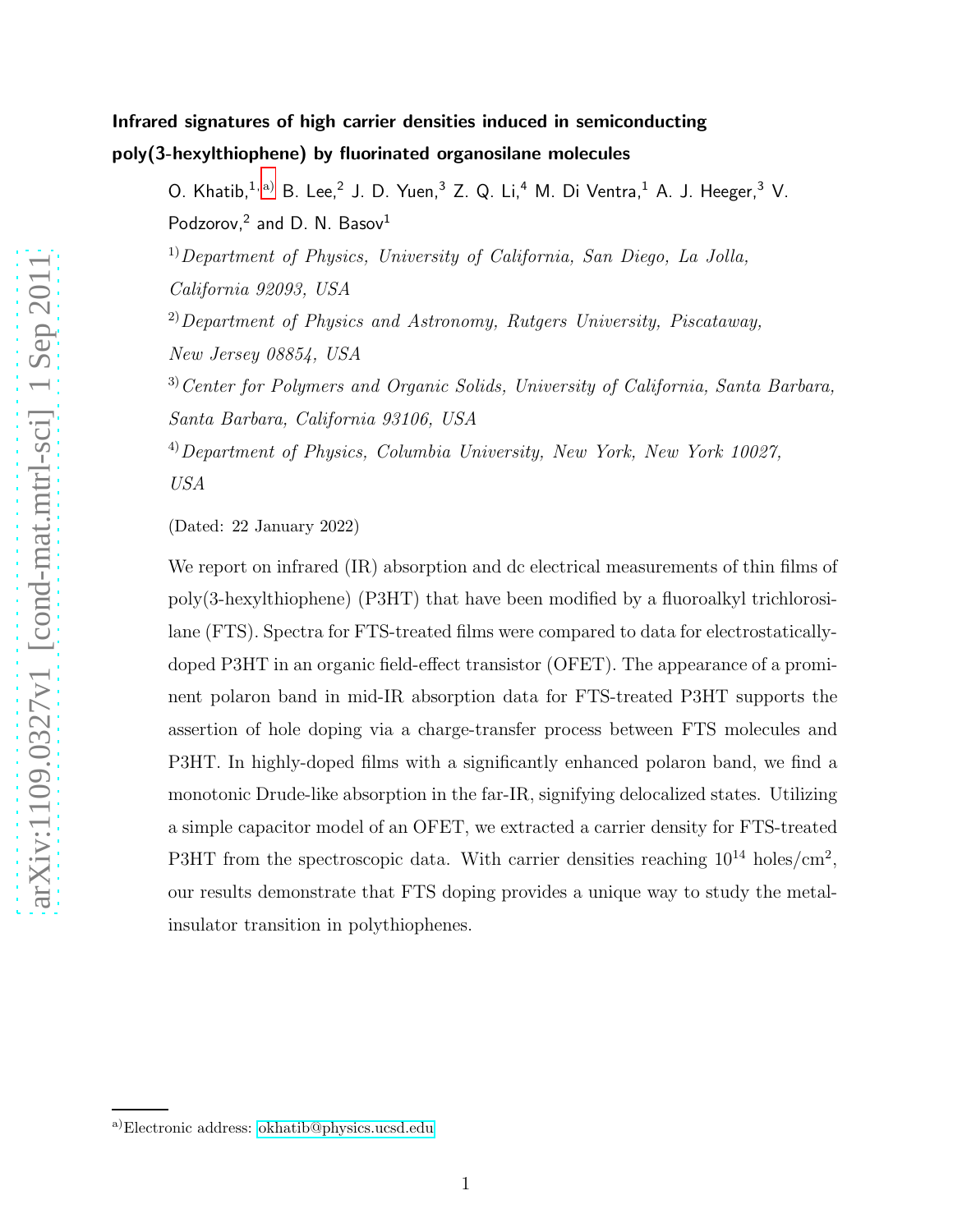## I. INTRODUCTION

Conjugated polymers, and specifically polythiophenes, are attractive materials for lowcost, large area, flexible electronics applications because of their solution processability, superior film-forming properties, and comparatively high mobilities.<sup>[1](#page-12-0)[–4](#page-13-0)</sup> Because these systems are insulators with a moderate band gap, it is necessary to introduce mobile charges through doping or electric field gating, in order to initiate electrical transport. The quest to achieve a comprehensive understanding of charge carrier dynamics in the polymer host also requires extending the carrier densities toward the boundary of the insulator-to-metal transition (IMT). The IMT region is of fundamental interest as well, as some of the most fascinating electronic and magnetic many-body effects occur when both organic and inorganic insulators are driven towards the metallic state by photoexcitation, gating, or doping.<sup>[5](#page-13-1)[–7](#page-13-2)</sup>

To go beyond the charge density limits of conventional organic field-effect transistors (OFETs) with oxide insulators (roughly  $10^{13}/\text{cm}^2$ ), alternative methods have been introduced, including OFETs employing polymer electrolyte gating, $8-12$  $8-12$  and the use of fluorinated organosilane molecules (known to self-assemble on surfaces) to chemically oxidize and thereby dope the organic semiconductor.<sup>[13](#page-13-5)[,14](#page-13-6)</sup> In this work, we explore the latter approach by modifying the electronic properties of the polymer poly(3-hexylthiophene) (P3HT) using fluorinated organosilanes. The organosilane molecules incorporate into the polythiophene structure, hydrolyze, and partially cross-link, forming a network that induces a strong p-type doping of P3HT.<sup>[14](#page-13-6)</sup> The particular organosilane used in this work is (Tridecafluoro-1,1,2,2tetrahydrooctyl)trichlorosilane  $(C_8H_4F_{13}SiCl_3)$ , or simply fluoroalkyl trichlorosilane (FTS).

We have utilized infrared  $(IR)$  spectroscopy: a tool ideally suited for investigating fundamental electronic processes in organic semiconductors.[15](#page-13-7) IR measurements directly probe electronic excitations associated with injected charges, and are complementary to transport measurements. With IR spectroscopy, we are able to characterize the low-energy excitations induced in FTS-modified structures by comparing the IR absorption of FTS-treated films to that of the same polymer film electrostatically doped in an OFET. At the highest carrier densities, we have observed both Drude absorption (indicative of delocalized states in a metal) and a broad mid-IR absorption (indicative of self-localized polaron states). We therefore demonstrate that FTS modification is a useful technique for exploring and exploiting the onset of metallic transport in polymers.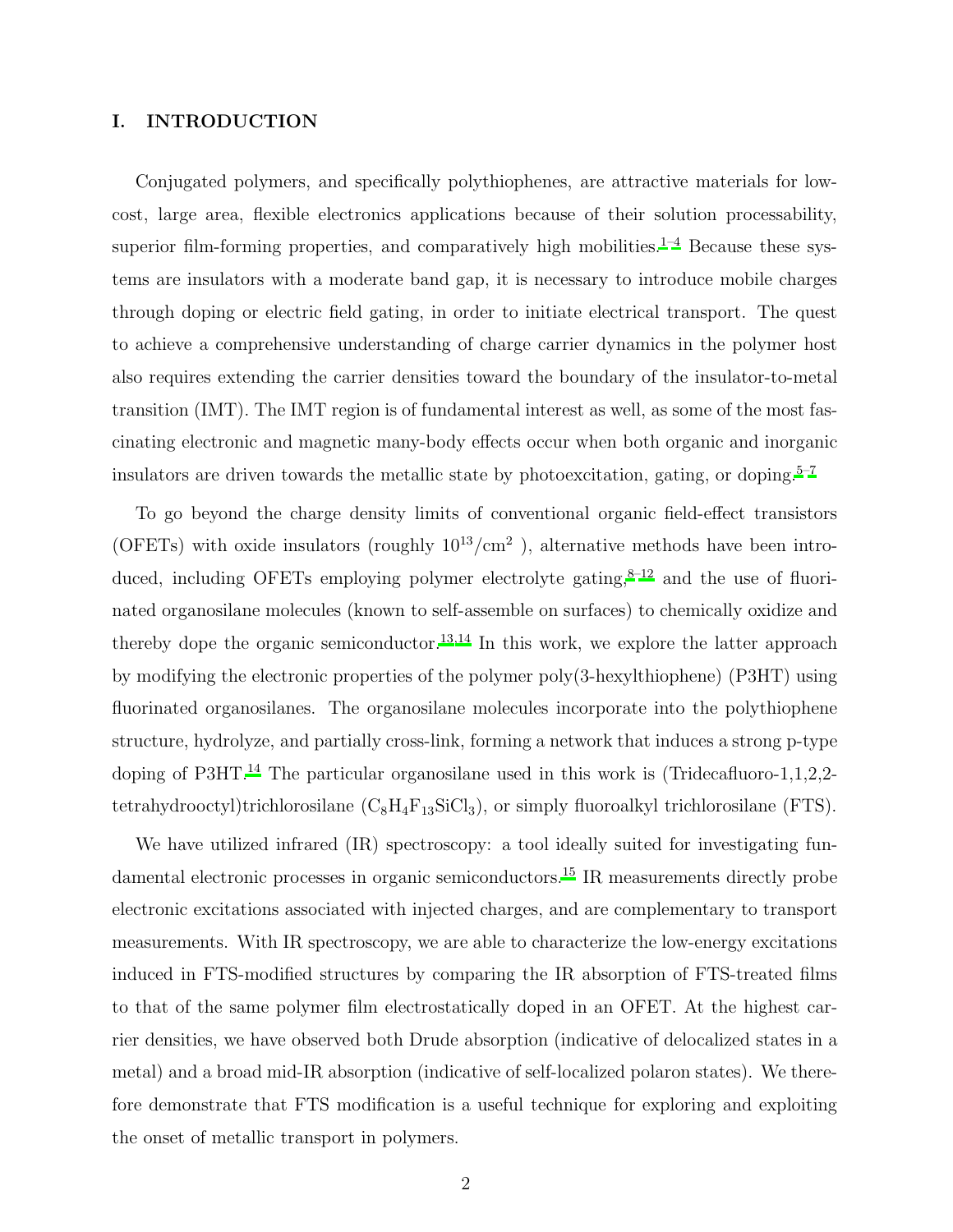

<span id="page-2-0"></span>FIG. 1. DC current flowing through a 10-15 nm-thick P3HT film exposed to the fumes of (tridecauoro-1,1,2,2-tetrahydrooctyl)trichlorosilane (FTS ) as a function of exposure time. Dashed line: P3HT on a semi insulating (transparent for IR) Si(111) substrate. Solid line: P3HT on a glass substrate. Measurements are performed with  $V=1V$  applied between graphite contacts that define a 1 x 1 cm<sup>2</sup> P3HT film. The left inset shows the structure of FTS molecules. The right inset shows a conceptual geometry of 2-probe samples. The apparent large background conductivity in the P3HT/Si device is due to the residual bulk conduction through the Si substrate.

## II. EXPERIMENTAL

All IR and DC transport measurements reported here have been performed at room temperature using two types of devices: (a) two-terminal structures and (b) three terminal OFETs, shown in the insets of Figures [1](#page-2-0) and [2,](#page-4-0) respectively. Two-terminal devices were fabricated by spin-coating a 10 - 15 nm-thick P3HT film onto an intrinsic H-terminated  $\mathrm{Si}(111)$  substrate with bulk resistivity 30 kΩ· cm, or onto a glass slide. Graphite contacts were painted on top of the polymer film, separated by  $0.5 - 1$  $0.5 - 1$  cm (Fig. 1 inset). Threeterminal P3HT-based OFETs were prepared by depositing thin (4 - 6 nm) film of P3HT on  $\rm SiO_2/n\text{-}Si$  substrates (inset in bottom panel of Fig. [2\)](#page-4-0). In the OFETs, 200 nm-thick  $\rm SiO_2$ on n-Si wafers were used, with the doping level suitable for IR transmission measurements. Gold source and drain electrodes were patterned on top of  $SiO<sub>2</sub>$  and spaced roughly 200 microns apart as previously described in Ref. [17](#page-13-8).

IR measurements were performed ex-situ, i.e. after the P3HT samples have been brought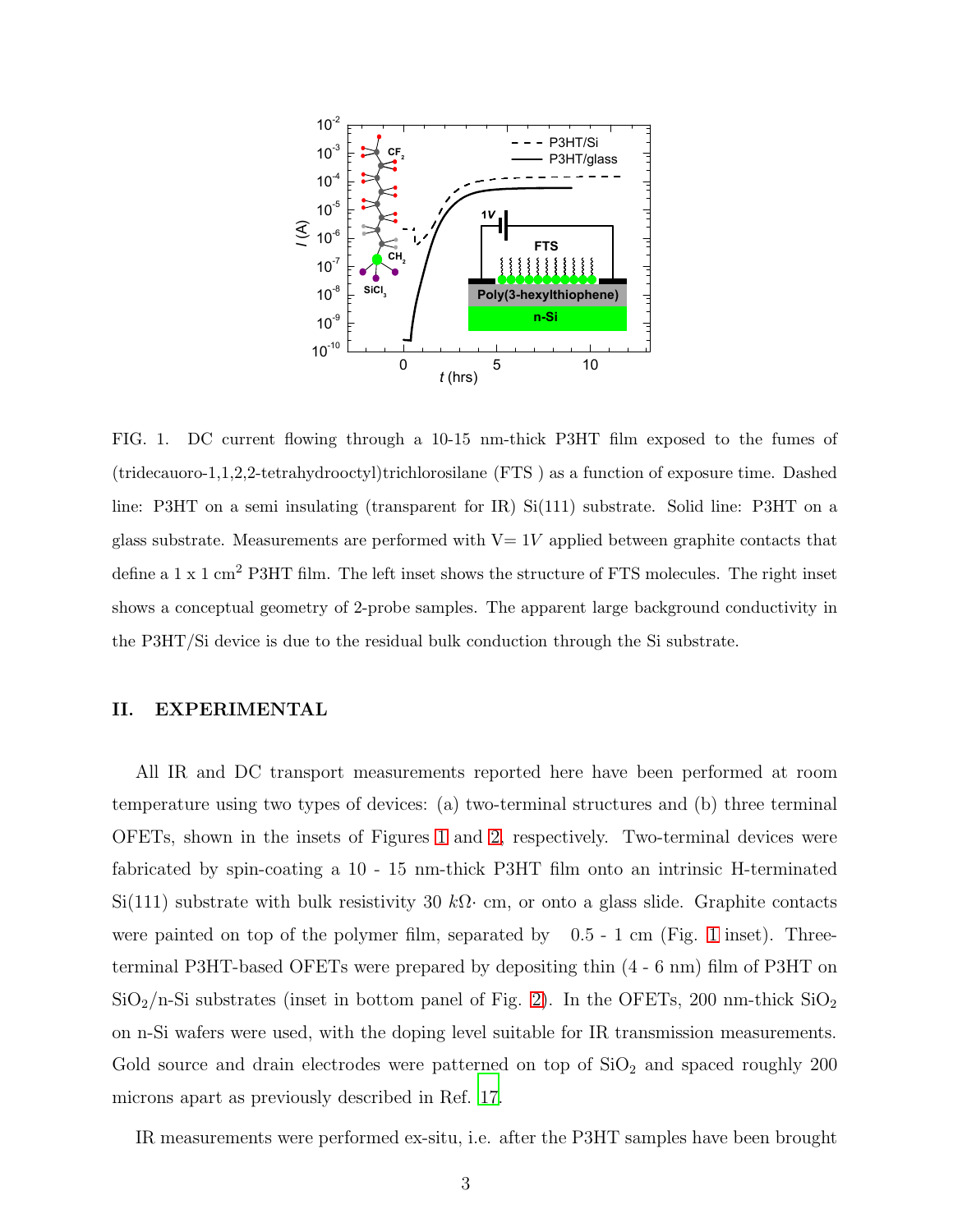to a highly conducting state by exposure to FTS. IR transmission measurements with a spectral resolution of 8 cm<sup>-1</sup> were carried out in the mid-IR range  $(400 - 7000 \text{ cm}^{-1})$  and were extended to the far-IR region (down to 40 cm<sup>-1</sup>) for selected structures. We employed a home-built IR microscope with the focus size reduced down to  $d = 200 \mu m$ , allowing us to explore the uniformity of electronic properties along the sample surface. Typically we recorded transmission spectra of an FTS-treated polymer,  $T_{tr}(\omega)$ , normalized by the transmission of a pristine sample,  $T_p(\omega)$ , on the same substrate. It is customary to plot these data in the form of the change in absorption  $(\Delta \alpha d)$  defined as:

$$
\Delta \alpha d = 1 - T_{tr}(\omega) / T_p(\omega)).
$$
\n(1)

For the OFETs we characterized transmission,  $T(V_{gs})$ , at various gate voltages,  $V_{gs}$ , and normalized these data by  $T(V_{gs} = 0V)$ . OFET data are presented as:

$$
\Delta \alpha d = 1 - T(V_{gs})/T(V_{gs} = 0V),\tag{2}
$$

where d is the thickness of the accumulation layer (typically 1 - 2 nm) and  $T(V_{gs} = 0V)$ corresponds to the transmission at zero  $V_{gs}$ .

## III. RESULTS

Figure [1](#page-2-0) shows DC transport data for a P3HT film obtained during exposure to FTS vapor. A dramatic increase of the DC current, by 5 - 6 orders of magnitude, is observed within the first few hours of the treatment. The large background conductivity of P3HT/Si(111) samples before the FTS exposure (dashed line) is due to the shunt by the 30 k $\Omega$ ·cm substrate. The magnitude of the current in the saturated regime is similar for both  $P3HT/Si(111)$  and P3HT/glass. The effect of FTS on conductivity is persistent: FTS-altered P3HT shows no degradation of the high-conductivity state, provided the samples are stored in high vacuum or in an atmosphere of dry non-polar gases. The conductivity lasts for weeks in ambient atmosphere albeit with some gradual degradation accelerated by humidity. FTS-induced modification of the DC conductivity is similar to results reported for FTS layers grown at the surface of organic molecular crystals.[13](#page-13-5) For molecular crystals, the FTS is restricted to the surface of the crystal; since FTS molecules cannot penetrate the tightly packed molecular structure, they form a self-assembled monolayer at the surface.[13](#page-13-5) In a polymer with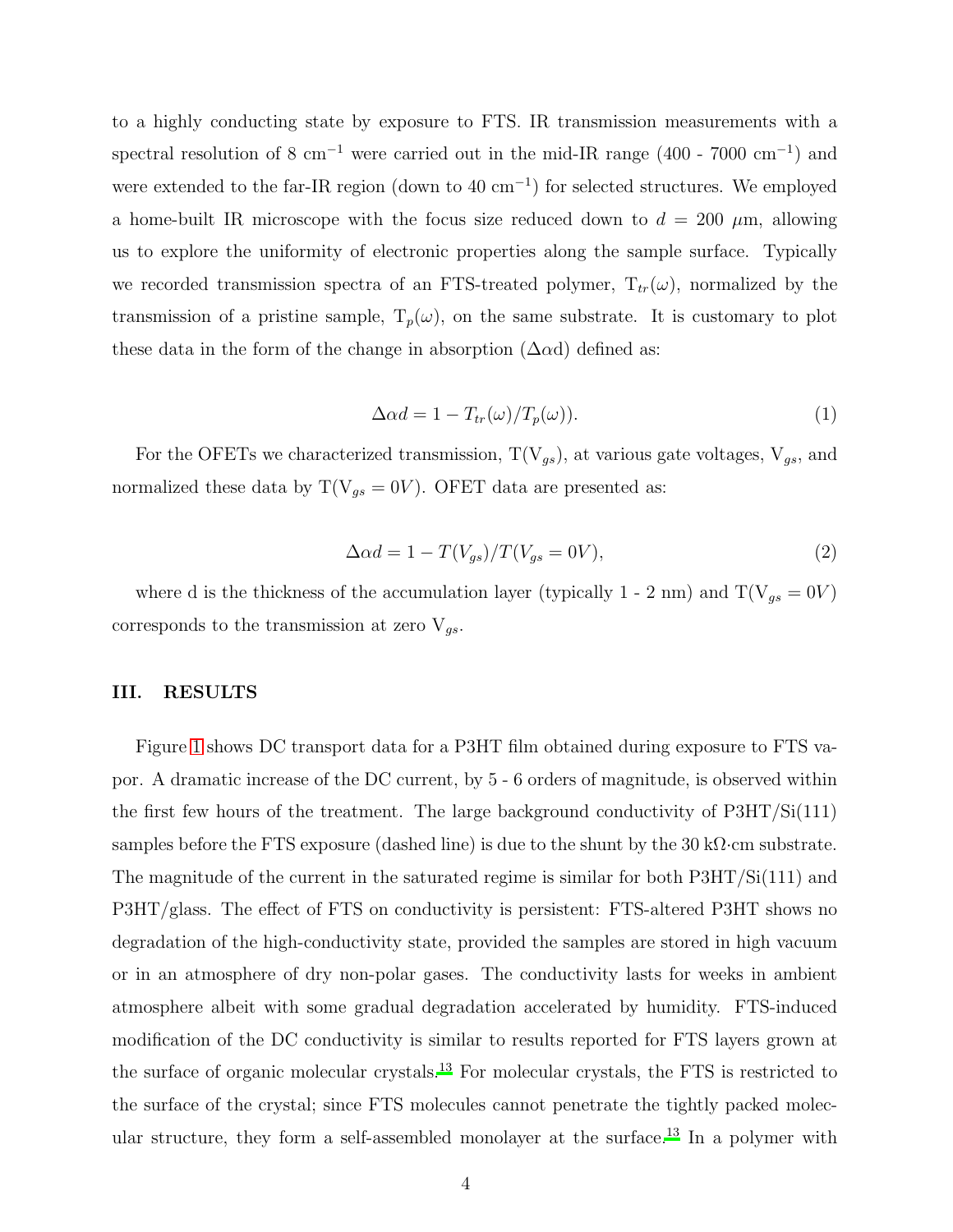

<span id="page-4-0"></span>FIG. 2. IR response of P3HT film modified by electrostatic doping in an OFET structure and under exposure to FTS fumes. Top panel: Mid-IR absorption  $\Delta \alpha d = (1-T(V_{gs})/T(V_{gs} = 0V)$ for a device gated at  $V_{gs} = -90V$  (black dashed curve) and  $V_{gs} = -30V$  (gray dashed curve);  $\Delta \alpha d = (1 - T_{tr}/T_p)$  for FTS-modification with no applied bias (blue solid curve). Bottom panel: Change in the absorption coefficient  $\Delta \alpha$  for the same device. Bottom inset: Schematic of FTStreated OFET device.

weak interchain interactions, however, the entire volume of a 10 nm film reacts with FTS, evidenced by a change in the color of P3HT from purple to transparent as the result of FTS exposure.[14](#page-13-6)

The three-terminal OFETs (Fig. [2\)](#page-4-0) offer known advantages for studying electronic effects in organic semiconductors, $16-27$  $16-27$  and will serve as a reference system for characterizing the IR absorption associated with FTS effects on the electronic transport. We first injected charges in a P3HT film by applying a gate voltage, forming a hole-accumulation layer in the polymer at the interface with  $SiO<sub>2</sub>$ . With this gate-induced carrier density, we observed the spectroscopic fingerprints of electrostatic charge injection (black and grey dashed lines in top panel of Fig. [2\)](#page-4-0).<sup>[17](#page-13-8)</sup> These include: (i) sharp peaks in the frequency range 1200 - 1400 cm<sup>-1</sup> attributable to infrared active vibrational modes (IRAVs) and (ii) a broad band centered around 3500 cm<sup>−</sup><sup>1</sup> attributable to polaron absorption. The oscillator strength of these features, proportional to the area under  $\Delta \alpha d$  spectra, is voltage-dependent in agreement with published data.<sup>[17](#page-13-8)</sup>

After verifying the "fingerprint absorption" of the OFET, we subjected the same device to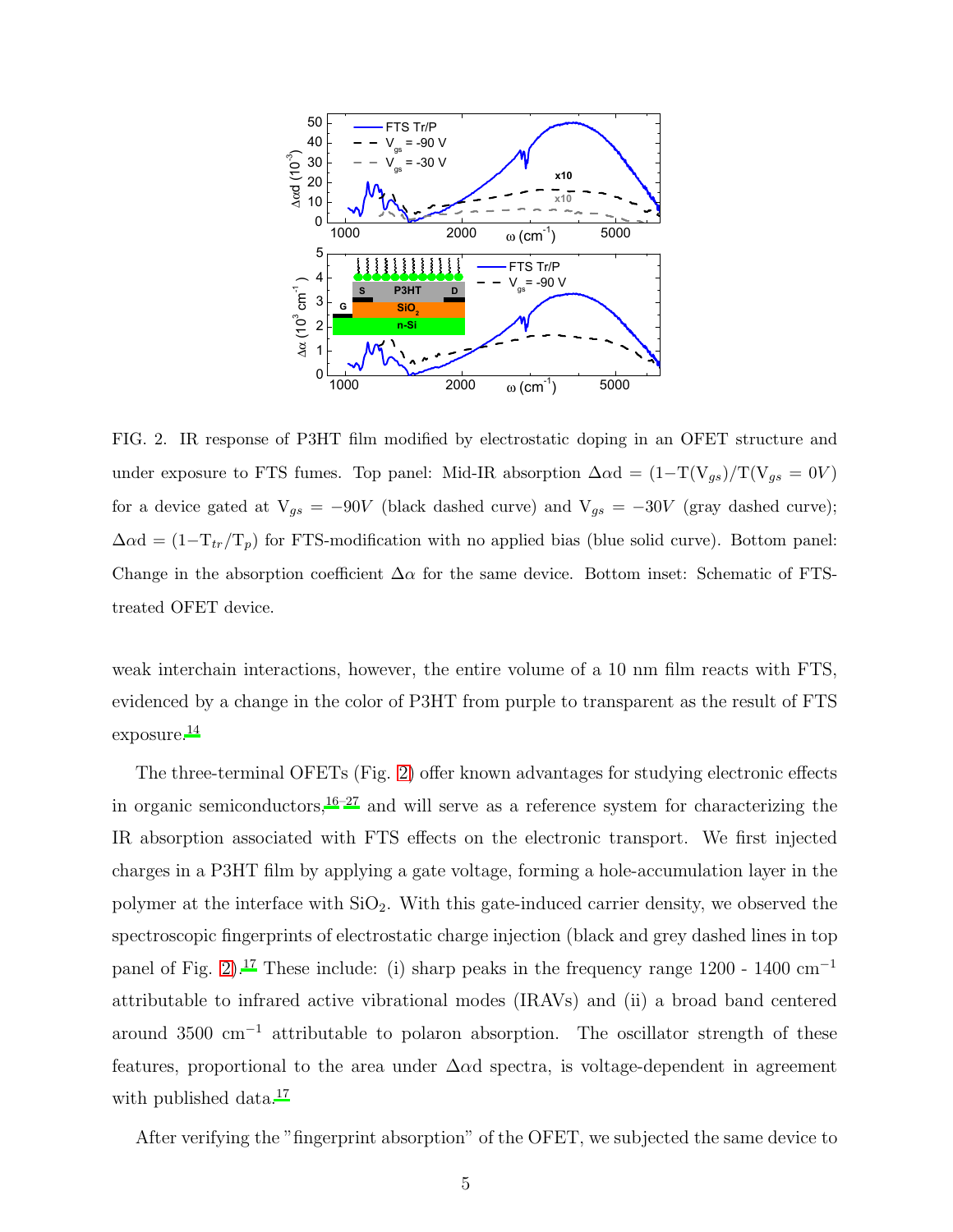FTS fumes and repeated the measurements after 6 hours of exposure (blue line in top panel of Fig. [2\)](#page-4-0). In both cases, we observed sharp resonances in the frequency range between 1000 - 1500 cm<sup>−</sup><sup>1</sup> and an absorption band centered at 4000 cm<sup>−</sup><sup>1</sup> . The low frequency structure is reminiscent of IRAVs seen in the OFET. The apparent agreement is improved further with OFETs employing  $TiO<sub>2</sub>$  as the gate insulator, as  $SiO<sub>2</sub>$  allows observation of only the higher energy IRAVs.<sup>[17](#page-13-8)</sup>

Upon detailed investigation, however, we found that the FTS layer itself grown on various substrates (including KBr and  $SiO<sub>2</sub>$ ) exhibits absorption resonances in the same frequency range as the electrostatically-induced IRAVs in P3HT (inset in Fig. [3\)](#page-7-0). Here we compare the absorption of P3HT two-terminal device subjected to FTS fumes to that of FTS-coated KBr. Note that clean KBr substrates are transparent in the mid-IR, and since FTS does not induce any measureable DC conductivity in KBr, we conclude that these peaks are primarily formed by the intrinsic vibrational modes of an FTS self-assembled network. The two largest peaks are most likely due to the six  $CF<sub>2</sub>$  groups in each molecule, which typically have stretching frequencies in this range.<sup>[28](#page-14-1)[–30](#page-14-2)</sup>

The broad absorption band at higher frequencies (centered at  $4000 \text{ cm}^{-1}$ ) in the IR spectra of both the gated P3HT devices and P3HT altered by FTS in Figure [2](#page-4-0) arises from optical transitions to energy levels within the energy gap. In nondegenerate ground-state polymers, excess charges lead to the formation of either polaron or bipolaron states within the gap. This absorption from the localized polaron states is a characteristic spectral feature of charge injection in polymers. The distinction between polarons and bipolarons in the context of FTS-doping will be discussed in the next section, and the broad absorption will be referred to as a "polaron band"for simplicity. Similar polaron bands are also observed in photoexcited and chemically-doped polymers, and their line shape can be quantitatively described by models of polaron absorption.<sup>[31](#page-14-3)[–37](#page-14-4)</sup> The appearance of the prominent polaron band in the FTS-induced absorption in the OFET provides evidence of oxidation or ptype doping in the polymer host. In control experiments, we exposed KBr, Si, and GaAs substrates to FTS vapors. We did not find any significant modification of the absorption in the range where FTS-altered P3HT displays a polaron band. Although the polaron bands and IRAV resonances appear simultaneously in IR spectra for electrostatically and/or chemically doped polymers,[17](#page-13-8)[,18](#page-13-10)[,33](#page-14-5)[,34](#page-14-6)[,37](#page-14-4)[,38](#page-14-7) the contributions from direct absorption of the FTS network discussed above do not allow unambiguous identification of IRAV features of FTS-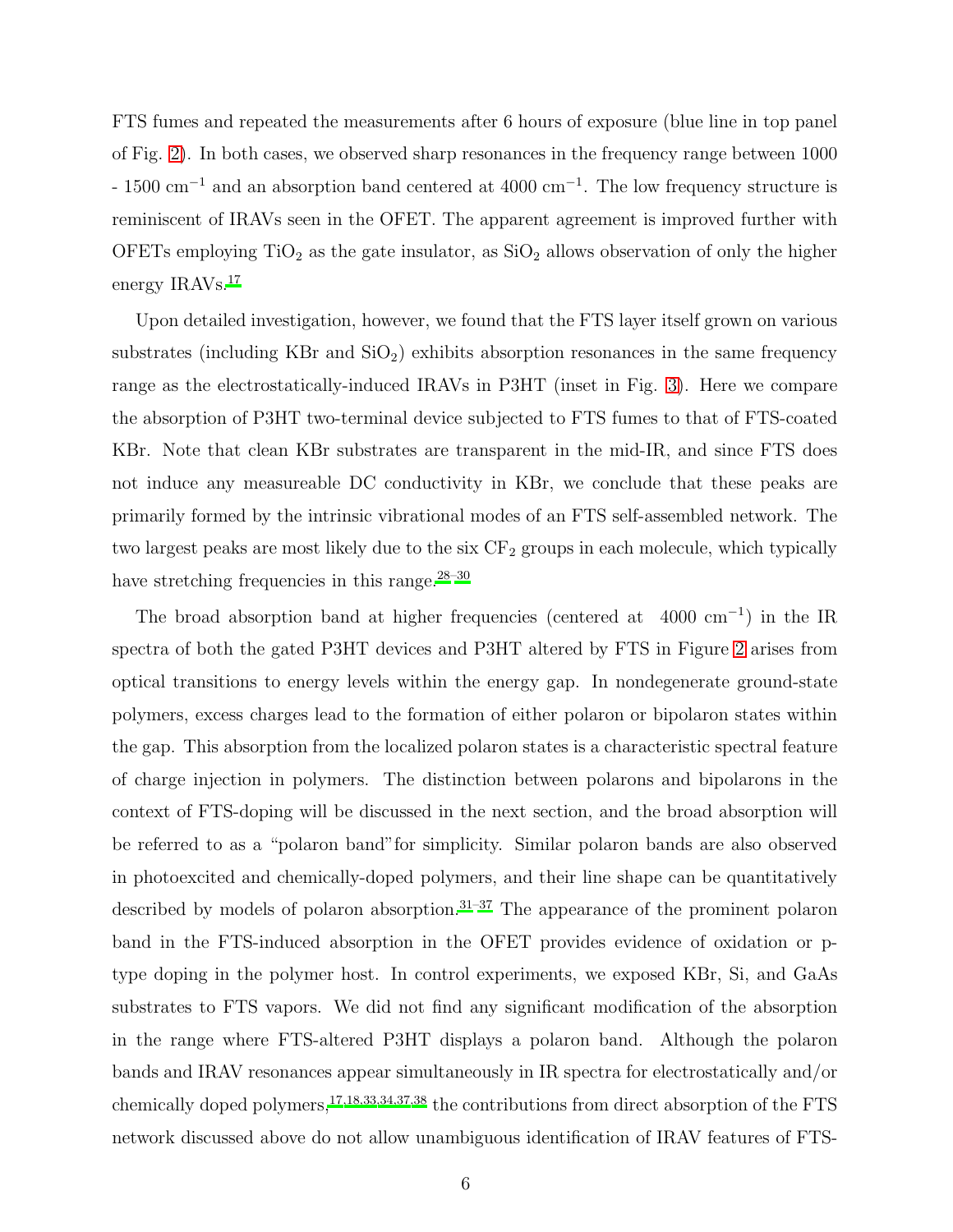controlled P3HT.

We now analyze the strength of absorption of the gate-induced and FTS-induced polaron band in the P3HT film, both produced in the same OFET device. It is customary to define an effective spectral weight

<span id="page-6-0"></span>
$$
N_{eff}^{P} = \int_{Pol} (\Delta \alpha d) d\omega, \qquad (3)
$$

where the integration is done over the polaron band. According to the oscillator strength sum rule,<sup>[39](#page-14-8)</sup> this spectral weight is proportional to the density of charges participating in an absorption feature: a polaron band in this case. The  $\Delta \alpha$ d spectra plotted in Figure [2](#page-4-0) reveal that FTS-induced absorption is an order of magnitude stronger compared to that of the OFET device under  $V_{gs} = -90V$ . This enhancement is at least in part due to the bulk nature of the doping in the P3HT film caused by the reaction with FTS. Doping throughout the thickness of the film results in a larger net absorption than that obtained from gating the same OFET (gate-induced charges are confined within a 1 - 2 nm thick accumulation layer). The bottom panel in Figure [2](#page-4-0) compares only the change in the absorption coefficient,  $\Delta \alpha$ . After properly correcting for the difference in thicknesses of the respective layers, it is apparent that the FTS reaction still yields higher doping levels than obtained by applying the highest sustainable gate voltage (blue and black curves in lower panel of Fig. [2\)](#page-4-0).

Figure [3](#page-7-0) shows IR absorption spectra for three different P3HT/Si two terminal structures and a P3HT OFET obtained in separate FTS treatments. The polaron band is reproduced in all spectra, reaffirming the assertion that this spectroscopic feature arises from doping by reaction with FTS. The oscillator strength of the polaron feature varies for different FTS treatment experiments, and can even vary across the same sample. The energy of the polaron absorption reflects the degree of order between polymer chains $37$  and therefore can be expected to show some sample-to-sample variation. As shown in Figure [3,](#page-7-0) we do find minor nonsystematic variation of the frequency of the polaron peak. Figure [4](#page-8-0) shows data obtained by probing several different spots (separated by 1 mm) on the same two-terminal P3HT/Si sample. 1 mm is an enormous length scale compared to that of the features seen in AFM images of FTS-treated films, $^{14}$  $^{14}$  $^{14}$  calling for further studies with nano-scale spatial resolution that are now possible.

Structures which showed the most intense polaron band oscillator strengths reveal an additional feature in the far-IR absorption (black trace in Fig. [3,](#page-7-0) Fig. [4\)](#page-8-0). The monotonic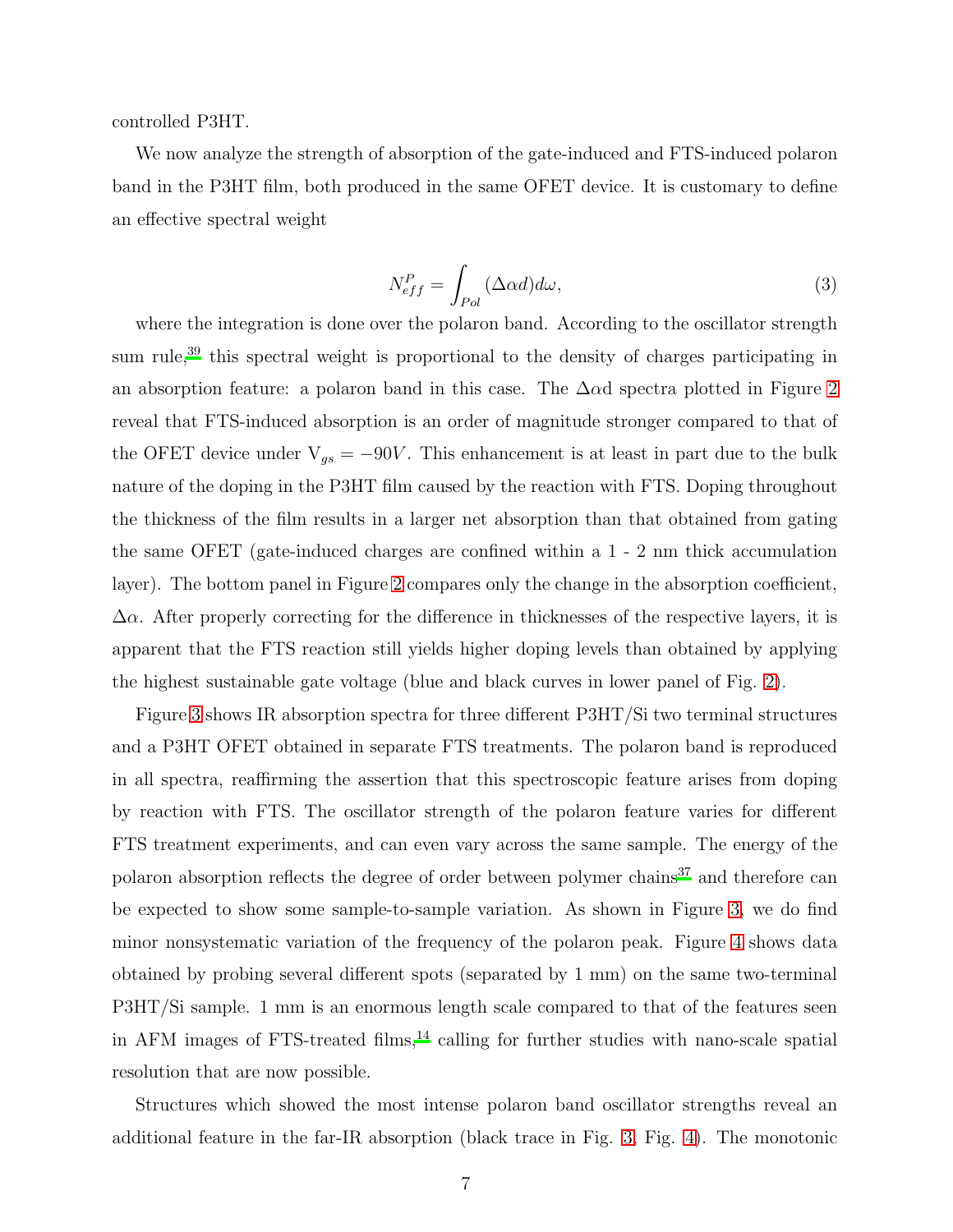

<span id="page-7-0"></span>FIG. 3. IR absorption of four different P3HT-based structures extended down to 40 cm−<sup>1</sup> to include the far-IR range of the spectrum. The blue curve is FTS-induced absorption of the FET device presented in Figure [2.](#page-4-0) All other curves are 2-probe (ungated) P3HT/Si structures doped with FTS. The curves are labeled according to their integrated polaron spectral weight (detailed in text) and listed in order of polaron absorption strength. Inset: Vibrational spectrum of an FTS-treated P3HT/Si sample and FTS-coated KBr substrate.

increase of this far-IR absorption towards lower frequencies (for  $\omega < 1000 \text{ cm}^{-1}$ ) is the Drude-like response of delocalized charge carriers,<sup>[39](#page-14-8)</sup> and apparently signifies metallic transport in FTS-doped films. The low-energy absorption persists at low temperatures, consistent with the notion of metallic transport, with a modified  $\omega$ -dependence to be reported in a separate publication. From the data in Fig. [4,](#page-8-0) we extract a two-dimensional (2D) conductivity of  $\sigma_{DC}^{2D}$  = 970 k $\Omega^{-1}$ , which is consistent with the highest values seen in transport.<sup>[14](#page-13-6)</sup> The coexistence of metallic (delocalized) and polaronic (localized) states may point to a phaseseparated system.

Additionally from Fig. [4,](#page-8-0) the Drude absorption appears to be more uniform over the large length scale considered. This suggests that the variation in the mid-IR absorption is likely due to light scattering, as opposed to inhomogeneities in the FTS treatment. Some inevitable swelling occurs in doped films, altering the surface morphology and leading to a reduced IR signal through regions with large surface irregularities. IR microscopy at the nano-scale is necessary to resolve such issues of inhomogeneity.<sup>[40](#page-14-9)</sup>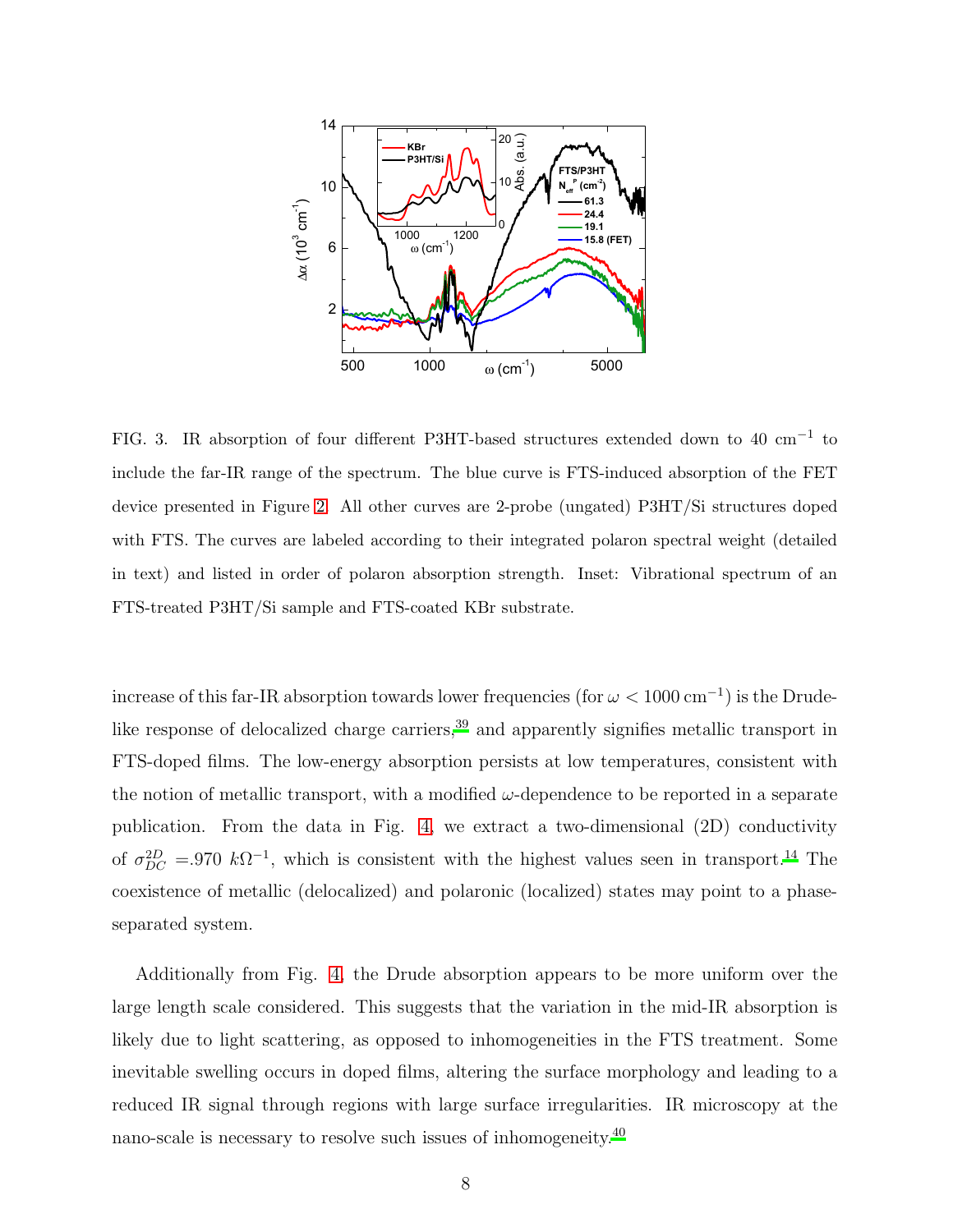

<span id="page-8-0"></span>FIG. 4. IR absorption spectra collected from different spots on a single  $1x1 \text{ cm}^2$  P3HT/Si sample doped with FTS to saturation. Probed locations are separated by 1 mm

# IV. ANALYSIS AND DISCUSSION

The gate-induced or doping-induced carrier density in P3HT can be extracted from the spectroscopic data. Note that an OFET can be modeled as a parallel plate capacitor in which the charge density  $N_{2D}$  is proportional to the applied gate voltage:

$$
N_{2D} = \frac{\kappa \epsilon_0}{eL} V_{gs},\tag{4}
$$

where  $\kappa$  and  $L$  are the dielectric constant and thickness of the gate insulator, respectively. Naturally,  $N_{2D}$  is the same at both interfaces of the dielectric (i.e., in the gate electrode and in the OFET accumulation layer). The 2D carrier density in an accumulation layer in the P3HT-based OFET can thus be obtained directly from the applied gate voltage. Using the effective spectral weight  $N_{eff}^P$  defined earlier (Eqn. [3\)](#page-6-0), there exists a one-to-one correspondance between the carrier density and the strength of the polaron absorption. The validity of this approach is confirmed by the linear dependence of  $N_{eff}^P$  on  $V_{gs}$  observed in OFETs with  $SiO<sub>2</sub>$  insulator (red triangles in Fig. [5\)](#page-9-0). Previous work on  $SiO<sub>2</sub>$ -based P3HT OFETs has shown a 2D carrier density reaching  $10^{13}$  holes/cm<sup>2</sup> at  $V_{gs} = -100V$  in structures with similar thickness of the gate insulator<sup>[18](#page-13-10)</sup> and is limited by the break-down of the insulator.

The doping-induced carrier density in FTS-treated P3HT can then be obtained by inte-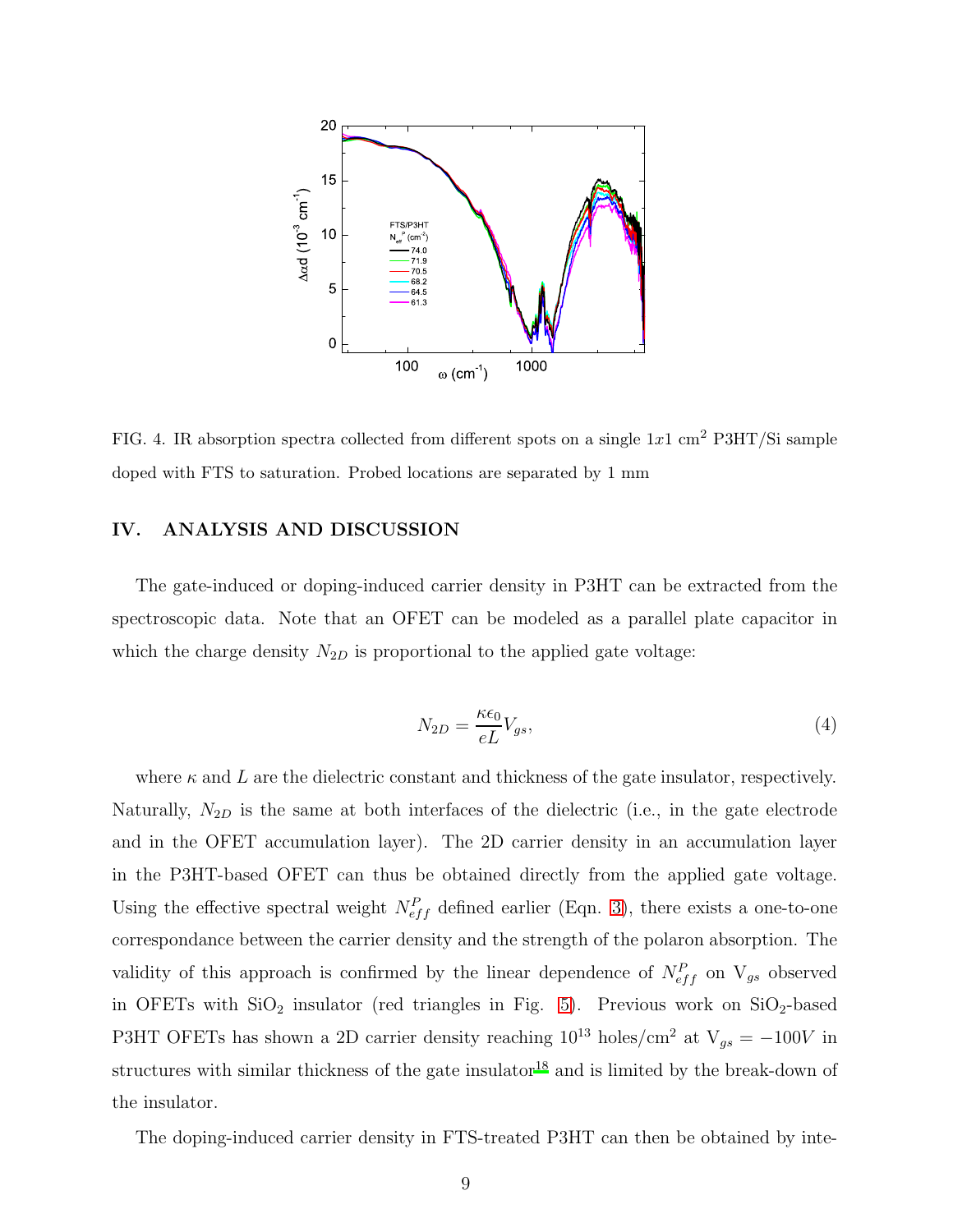

<span id="page-9-0"></span>FIG. 5. Effective 2D spectral weight of the polaron band  $N_{eff}^P$  and corresponding 2D carrier density plotted as a function of the applied gate voltage for SiO<sub>2</sub> (|V<sub>gs</sub>|=0-100V) and TiO<sub>2</sub> (|V<sub>gs</sub>|=0-30V)based FET devices (triangles). The blue circles are  $N_{eff}^{P}$  and  $N_{2D}$  associated with the FTS-doped P3HT structures, with error bars due to the uncertainties in film thickness. Dotted and dashed lines indicate doping levels of 5% and 10%, respectively, for P3HT.

grating the absorption spectra:

<span id="page-9-1"></span>
$$
N_{eff,FTS}^P = \int_{Pol} (\Delta \alpha) d\omega.
$$
 (5)

Figure [5](#page-9-0) shows a comparison of for the OFET- and FTS-based methods of introducing charge carriers. It is evident from the plot that much higher carrier densities are attainable in FTS-doped P3HT, delivering as much as an order of magnitude enhancement over OFETs.

The capacitor model indicates that carrier densities in OFETs can in principle be increased with an appropriate choice of gate insulator. However, the experimental reality of OFETs employing high dielectric constant oxides as gate insulators is more complex than this simple conjecture. In Figure [5](#page-9-0) we plot data for OFETs with TiO<sub>2</sub> ( $\kappa = 37$ ) and SiO<sub>2</sub>  $(\kappa = 3.9)$ <sup>[17](#page-13-8)</sup> and indeed devices employing TiO<sub>2</sub> dielectrics show strong enhancement of the carrier density (blue triangles), but only at small  $V_{gs}$  in the regime where the carrier density still varies linearly with the gate voltage. At  $V_{gs}$  approaching  $-30V$  ideal OFET behavior is arrested due to high leakage current preempting breakdown at yet higher  $V_{gs}$ . In our experience,  $TiO<sub>2</sub>$  dielectrics yield no sizable improvement to the maximum possible carrier densities in OFETs compared to  $SiO<sub>2</sub>$ -based devices. The data in Figure [5](#page-9-0) reaffirm that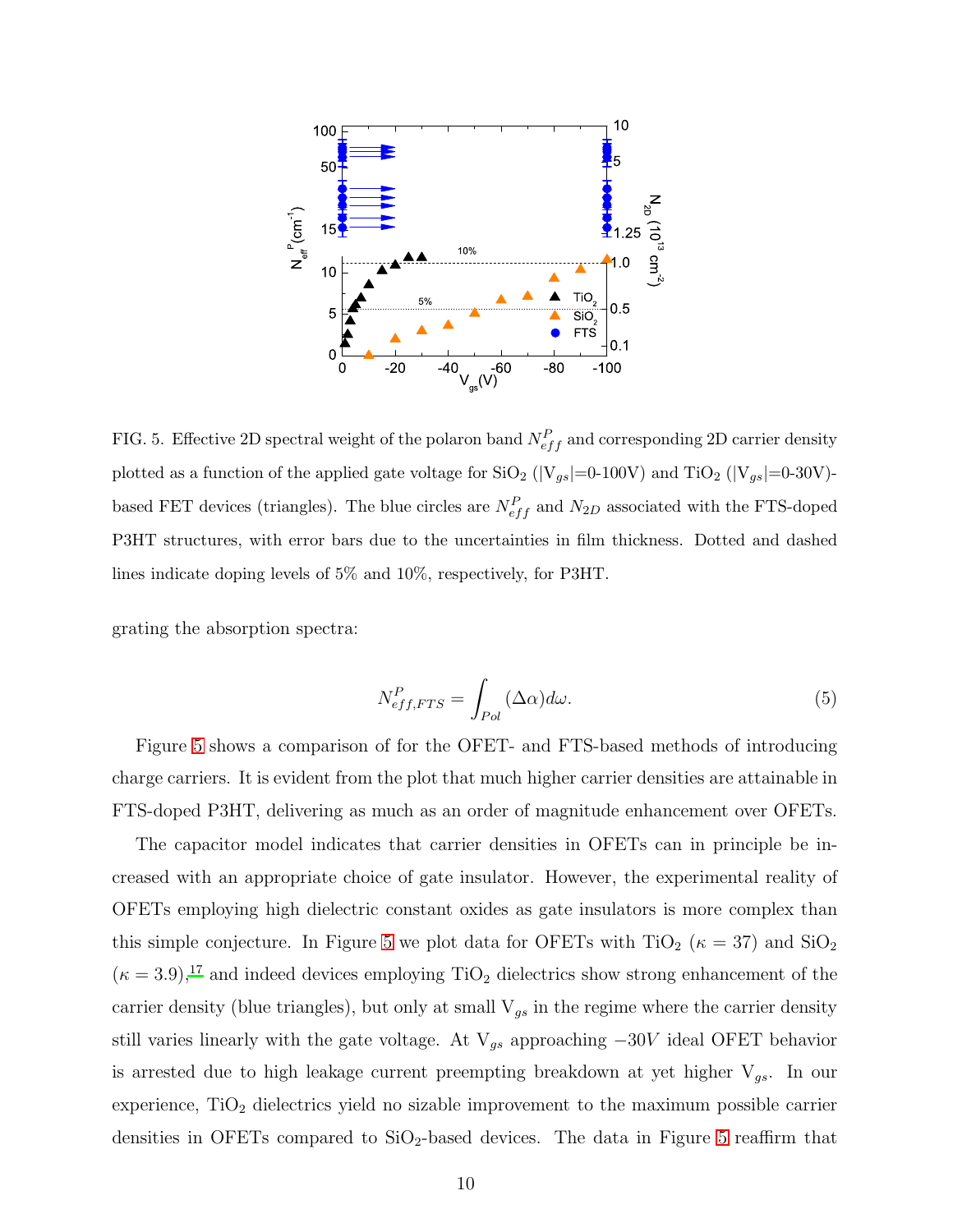

<span id="page-10-0"></span>FIG. 6. Schematic energy level diagram displaying three possible scenarios for an insulator-metal transition in P3HT upon doping: (i) a first-order transition from a bipolaron to a polaron lattice, leading to a partially-filled band; the (ii) polaron or (iii) bipolaron band broadens to merge with the valence band.

FTS modification of polymers offers a viable means to achieve carrier densities significantly exceeding that of oxide-based OFETs. It is important to note that the FTS-induced carrier densities shown in Fig. [5](#page-9-0) are calculated considering only the polaron band. Including the low-energy Drude absorption in the integral in Eqn. [\(5\)](#page-9-1) puts the density of injected carriers from FTS molecules slightly higher in the  $10^{14}$  holes/cm<sup>2</sup> range for the highly-doped films.

Data reported in Figs. [3](#page-7-0) - [5](#page-9-0) may reveal additional details about the insulator-metal transition that occurs in doped P3HT. In Ref. [18](#page-13-10), three possible theoretical scenarios were suggested to describe the IMT in P3HT: (i) a first-order transition between a bipolaron and a polaron lattice, (ii) a gap closure between the polaron band and the valence band, and (iii) a gap closure between the bipolaron band and the valence band. A schematic diagram of these three possibilities for a transition is displayed in Fig. [6.](#page-10-0) The critical doping concentration for both scenarios (i) and (iii) was predicted to be near  $10\%$ , or  $10^{13}$ /cm<sup>2</sup>, while for scenario (ii) it is closer to [5](#page-9-0)%. It is evident from Fig. 5 that  $10^{13}$  /cm<sup>2</sup> is barely attainable in gated OFETs. Despite being on the cusp of the IMT, no signs of metallic conductivity are evident in the OFET absorption data at the highest gate voltages. Using a theoretical model originally proposed by Brazovskii and Kirova,<sup>[41](#page-14-10)</sup> the lowest optical transition frequency was calculated to be  $0.16 \text{ eV}$  for polarons, and  $0.45 \text{ eV}$  for bipolarons.<sup>[18](#page-13-10)</sup>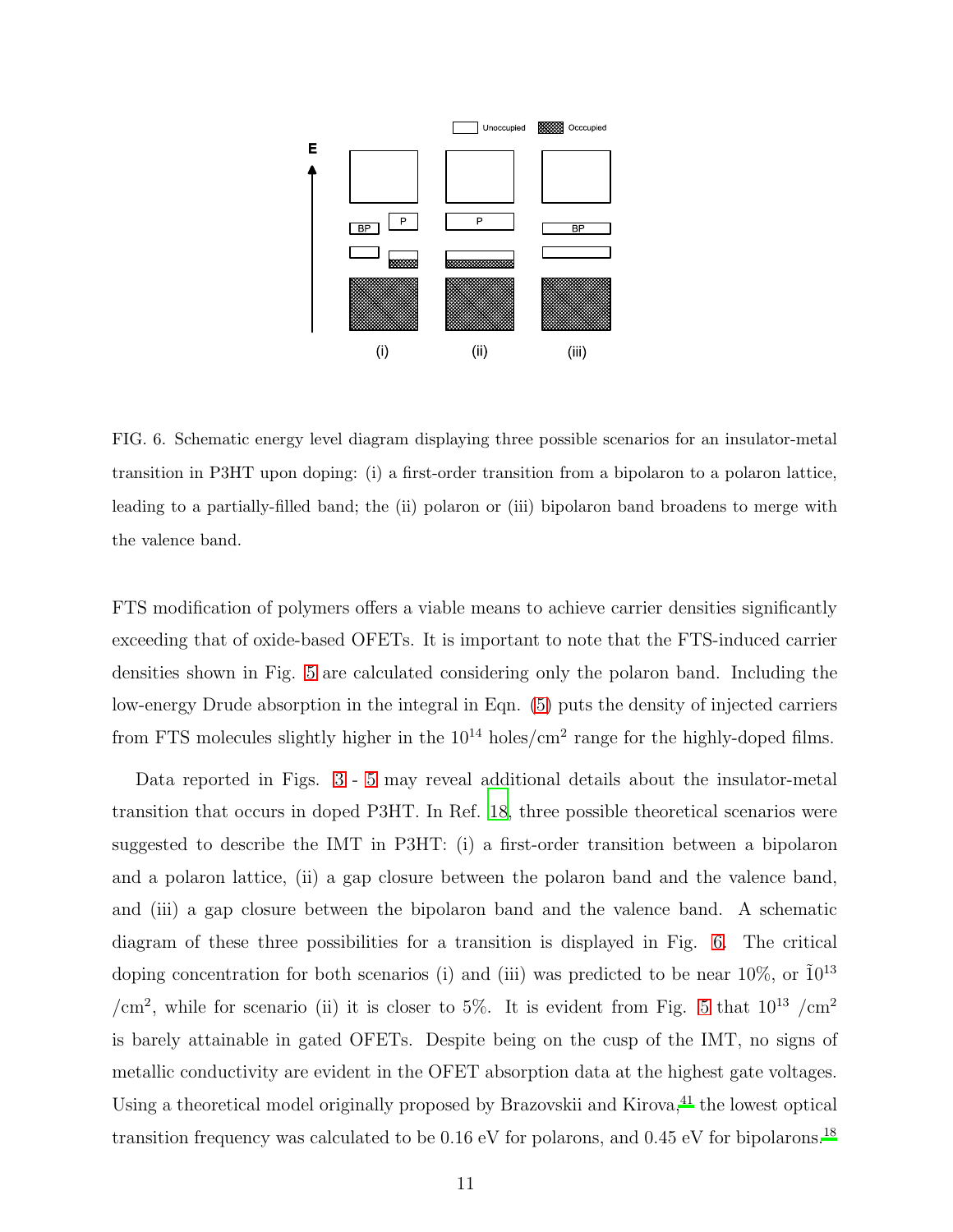With these energies in mind, P3HT OFET data show one broad absorption at 3500 cm<sup>−</sup><sup>1</sup> (0.44 eV) at all dopings up to 10%, indicating that this absorption is likely due to bipolarons. This suggests a merging of the valence and bipolaron band as the mechanism by which an IMT occurs.

Here, we have increased the carrier density in P3HT an order of magnitude further, with clear signs of metallicity, and both the peak structure and position of the mid-IR absorption band have not changed appreciably. Therefore, in light of the three IMT scenarios presented earlier, the new data would provide additional evidence for the physical picture of a bipolaron band merging with the valence band to form a partially-filled (metallic) energy band. Previous work on P3HT has led to numerous interpretations of the lowenergy excitations in the absorption spectrum for the various methods of introducing excess charges (electrostatic, chemical, etc.).[18](#page-13-10)[,31](#page-14-3)[,37](#page-14-4)[,42](#page-14-11)[,43](#page-15-0) To evaluate these interpretations as well as the models used to calculate polaron and bipolaron energies, effects such as disorder must be taken into account. This is especially true in the case of FTS doping, where the penetration of FTS molecules into the bulk of the P3HT film may have a significant effect on the local order of the polymer chains. Perhaps more importantly, most of the theoretical models used to calculate these energies assume non-interacting polarons. In order to completely capture all of the essential physics at such high carrier densities near the IMT, interactions between the polarons must be taken into consideration. $44,45$  $44,45$ 

The previous interpretation of a continuous transition from an insulating to metallic state is based upon the assumption of a homogeneous film. This may not necessarily be the case. The coexistence of metallic and localized features in the IR absorption data (Figs. [3](#page-7-0) and [4\)](#page-8-0) for FTS-doped films is indicative of phase separation. Earlier, Dhoot et al. estimated that a small fraction (∼ 1%) of the field-induced carriers in regio-regular P3HT OFETs occupy delocalized states at high carrier densities, while most charges remain in the lower-energy localized states.<sup>[23](#page-14-12)</sup> Phase separation may be a common attribute among conducting polymers. Earlier work on heavily-doped polyacetylene has demonstrated metallic absorption appearing simultaneously with localized excitations (IRAVs). Recent work on polyaniline, however, has demonstrated a metallic response in reflectance simultaneously with reduced-strength IRAVs.[46](#page-15-3) The strong absorption of FTS molecules obscures the IRAV spectrum in FTSdoped P3HT, but it is important to note that the metallic response observed in Fig. [3](#page-7-0) occurs simultaneously with the highest polaron absorption, relative to other treated samples.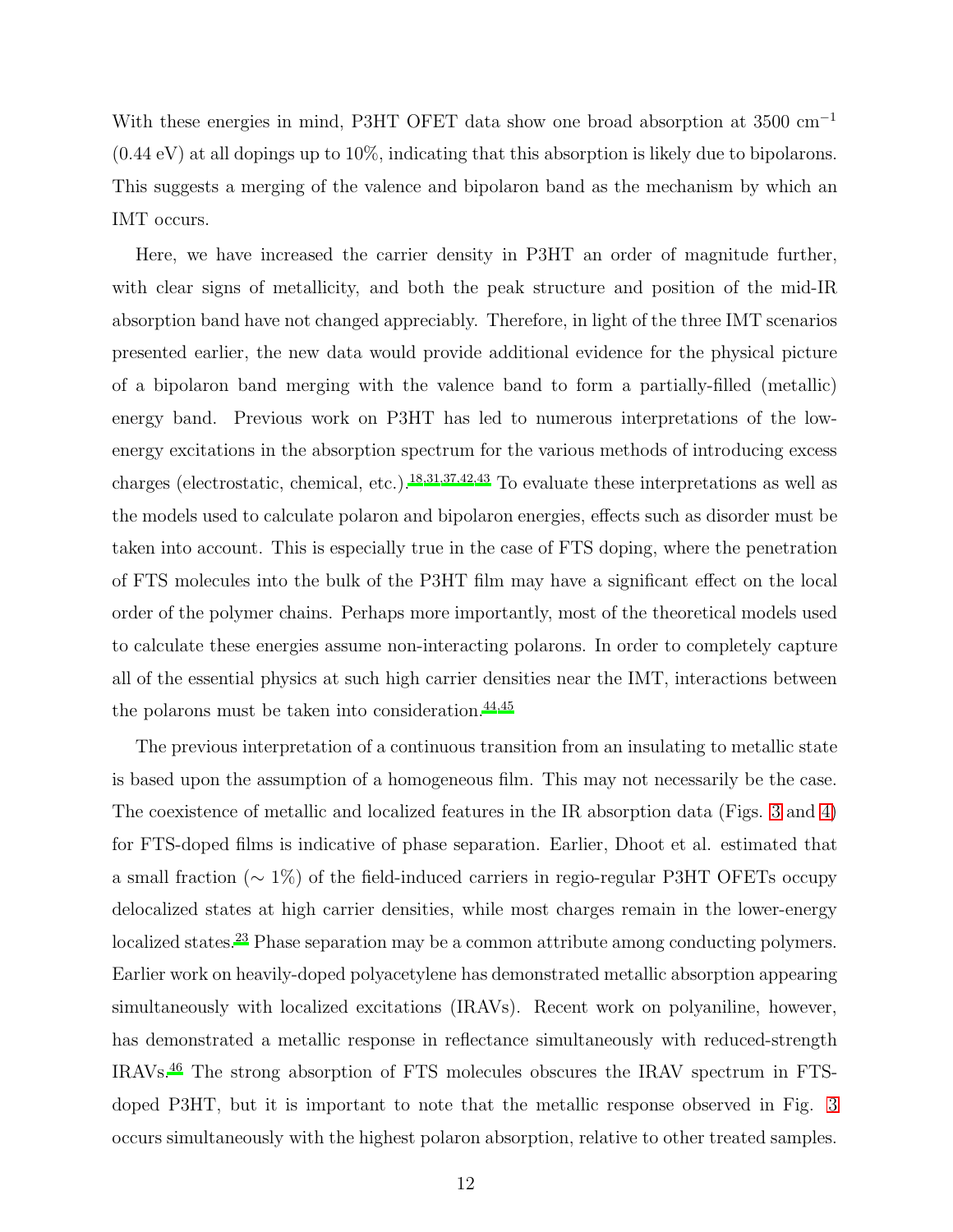Truly resolving these issues certainly requires these effects to be thoroughly studied at the nano-scale.

# V. CONCLUSIONS

The IR data (Figs. [2,](#page-4-0) [3\)](#page-7-0) confirm the assertion that the large increase in DC conductivity in FTS-treated structures is based on doping via electron transfer from the conjugated polymer to electronegative FTS molecules located nearby the polymer chains. The data in Figure [5](#page-9-0) demonstrate that carrier densities in FTS-doped films are significantly higher than those in OFETs, with the highest values reaching nearly  $10^{14}$  holes/cm<sup>2</sup>. Such strong doping is indicated by the significantly enhanced polaron band and the strong far-infrared Drude-like absorption. The range of carrier densities is consistent with the variation seen in transport measurements of FTS-treated P3HT, which typically have saturated DC conductivities in the range  $\sigma_{DC}^{2D} = 10^{-4}$  -  $10^{-3} \Omega^{-1}$ .<sup>[14](#page-13-6)</sup> The Drude-like form of the far-IR absorption is characteristic of a free carrier response. These data therefore indicate that FTS-controlled films can be doped to sufficiently high carrier densities (of order  $10^{14}$  holes/cm<sup>2</sup> or  $10^{21}/\text{cm}^3$ ) to be on the metallic side of the insulator-to-metal transition. The transition to the metallic state in this highly-doped regime is in accord with the analysis of required carrier densities.[18](#page-13-10) With the number of carriers surpassing  $10^{14}$  holes/cm<sup>2</sup>, FTS-doping provides an opportunity to study the nature of the insulator-to-metal transition in conjugated polythiophenes. When combined with IR nanoscopy, these studies can directly address competing physical descriptions of the IMT, such as phase separation or a continuous transition to metallic states.

#### ACKNOWLEDGMENTS

This work is supported by AFOSR Grant No. FA9550-09-1-0566 and University of California.

## REFERENCES

- <span id="page-12-0"></span><sup>1</sup>A. J. Heeger, Rev. Mod. Phys. **73**, 681 (2001).
- ${}^{2}R$ . D. McCullough, Adv. Mater. 10, 93 (1998).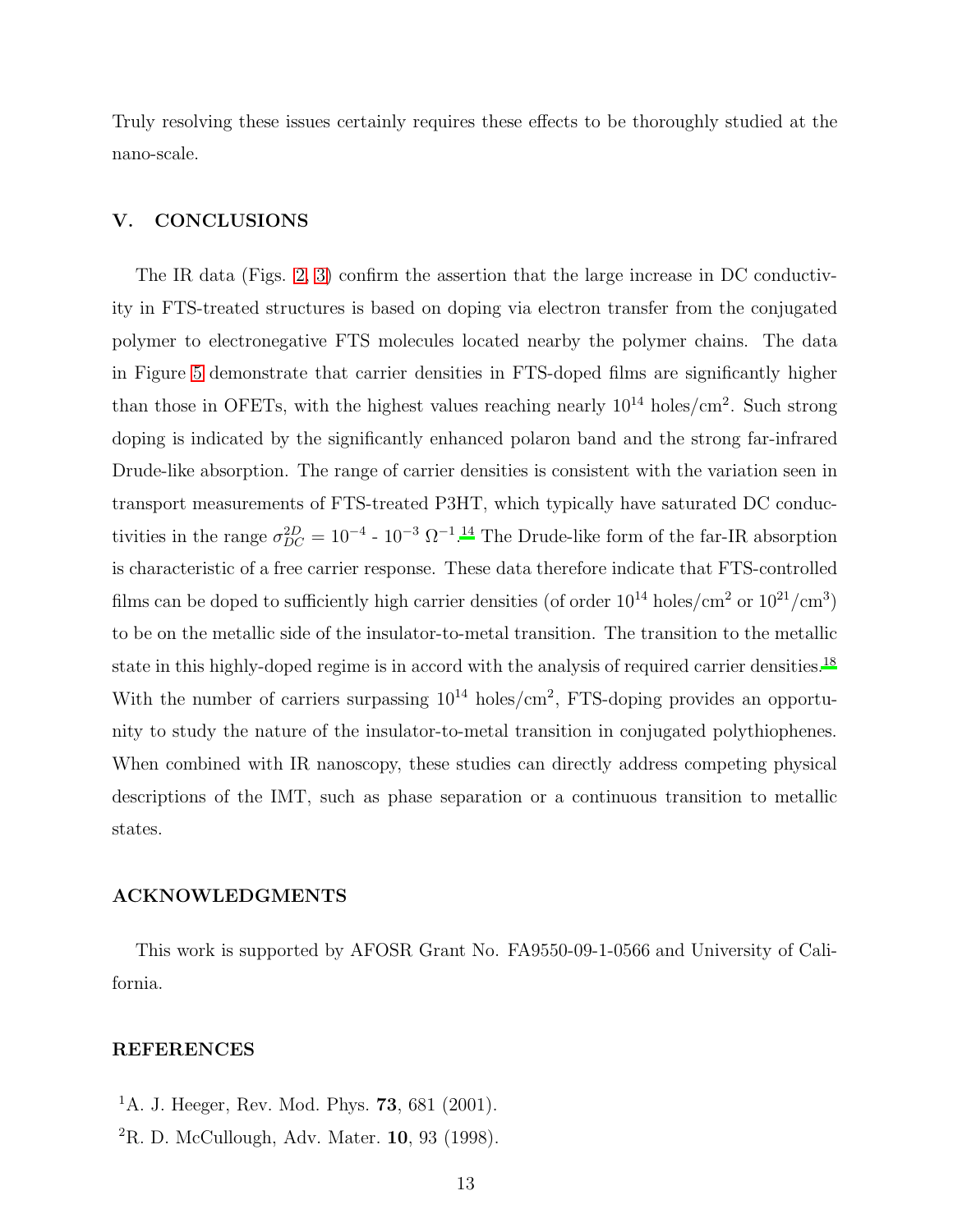- <sup>3</sup>M. J. Panzer, C. D. Frisbie, Adv. Funct. Mater. 16, 1051 (2006).
- <span id="page-13-0"></span><sup>4</sup>H. Yang, S. W. LeFevre, C. Y. Ryu, Z. Bao, Appl. Phys. Lett. 90, 172116 (2007)
- <span id="page-13-1"></span><sup>5</sup>C. H. Ahn, J.-M. Triscone, J. Mannhart, Nature 424, 1015 (2003).
- <sup>6</sup>C. H. Ahn, A. Bhattacharya, M. Di Ventra, J. N. Eckstein, C. D. Frisbie, M. E. Gershenson, A. M. Goldman, I. H. Inoue, J. Mannhart, A. J. Millis, A. F. Morpurgo, D. Natelson, and J.-M. Triscone, Rev. Mod. Phys. 78, 1185 (2006).
- <span id="page-13-2"></span><sup>7</sup>G. Brocks, J. van den Brink, A. F. Morpurgo, Phys. Rev. Lett. 93, 146405 (2004).
- <span id="page-13-3"></span><sup>8</sup>A. S. Dhoot, J. D. Yuen, M. Heeney, I. McCulloch, D. Moses, A. J. Heeger, Proc. Natl. Acad. Sci. U. S. A. 16, 1051 (2006).
- <sup>9</sup>J. D. Yuen, A. S. Dhoot, E. B. Namdas, N. E. Coates, M. Heeney, I. McCulloch, D. Moses, A. J. Heeger, J. Am. Chem. Soc. 129, 14367 (2007).
- <sup>10</sup>M. J. Panzer, C. D. Frisbie, J. Am. Chem. Soc. 129, 6599 (2007).
- <sup>11</sup>L. Herlogsson, Y.-Y. Noh, N. Zhao, X. Crispin, H. Sirringhaus, M. Berggren, Adv. Mater. 20, 4708 (2008).
- <span id="page-13-4"></span><sup>12</sup>T. Mills, L. G. Kaake, X.-Y. Zhu, Appl. Phys. A 95, 291 (2009).
- <span id="page-13-5"></span><sup>13</sup>M. F. Calhoun, J. Sanchez, D. Olaya, M. E. Gershenson, V. Podzorov, Nature Mater. 7, 84 (2008).
- <span id="page-13-6"></span><sup>14</sup>C. Y. Kao, B. Lee, L. S. Wielunski, M. Heeney, I. McCulloch, E. Garfunkel, L. C. Feldman, V. Podzorov, Adv. Funct. Mater. 19, 1906 (2009).
- <span id="page-13-7"></span> $15M$ . Pope, C. E. Swenberg, in *Electronic Processes in Organic Crystals and Polymers*, (Oxford University Press, New York, 1999).
- <span id="page-13-9"></span><sup>16</sup>Z. Bao, A. Dodabalapur, A. J. Lovinger, Appl. Phys. Lett. 69, 4108 (1996).
- <span id="page-13-8"></span><sup>17</sup>Z. Q. Li, G. M. Wang, N. Sai, D. Moses, N. C. Martin, M. Di Ventra, A. J. Heeger, D. N. Basov, Nano Lett. 6, 224 (2006)
- <span id="page-13-10"></span><sup>18</sup>N. Sai, Z. Q. Li, M. C. Martin, D. N. Basov, M. Di Ventra, Phys. Rev. B 75, 045307 (2007).
- <sup>19</sup>Z. Bao, J. Locklin, in Organic Field-Effect Transistors, (Taylor & Francis, Boca Raton, 2007).
- <sup>20</sup>A. Assadi, G. Gustaffson, M. Willander, C. Svensson, O. Ingans, Synth. Met. 37, 123 (1990).
- $21P$ . J. Brown, H. Sirringhaus, M. Harrison, M. Shkunov, R. H. Friend, Phys. Rev. B. 63, 125204 (2001).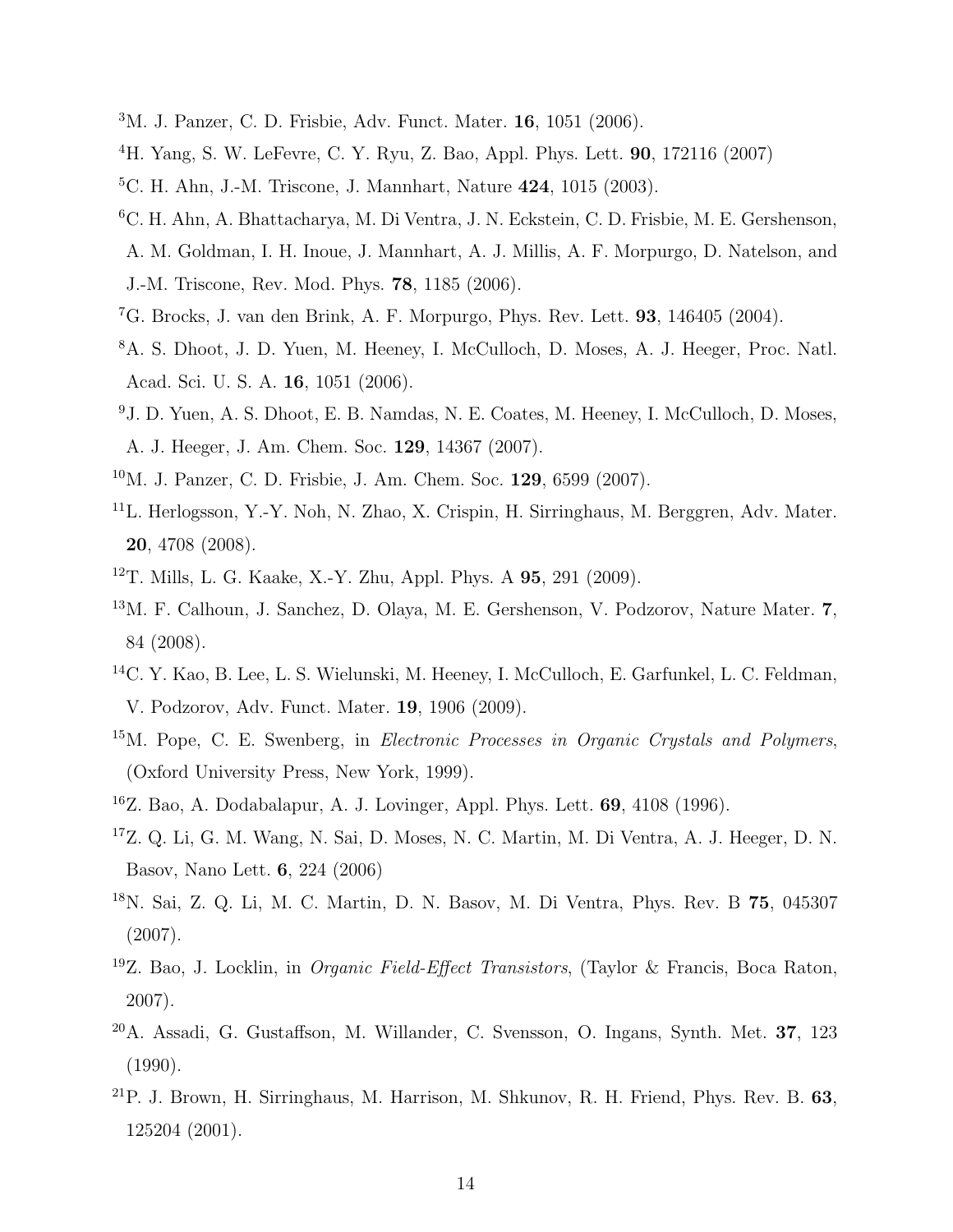- $^{22}$ L. Burgi, R. H. Friend, H. Sirringhaus, Appl. Phys. Lett. 82, 1482 (2003).
- <span id="page-14-12"></span><sup>23</sup>A.S. Dhoot, G. M. Wang, D. Moses, A. J. Heeger, Phys. Rev. Lett. 96, 246403 (2006).
- <sup>24</sup>D. Braga, G. Horowitz, Adv. Mater. 21, 1473 (2009).
- $25$ Th. B. Singh, N. S. Sariciftci, Annu. Rev. Mater. Res. 36, 199 (2006).
- <sup>26</sup>Z. Q. Li, V. Podzorov, N. Sai, M. C. Martin, M. E. Gershenson, M. Di Ventra, D. N. Basov, Phys. Rev. Lett. 99, 016403 (2007).
- <span id="page-14-0"></span><sup>27</sup>M. Fischer, M. Dressel, B. Gompf, A. K. Tripathi, J. Pflaum, Appl. Phys. Lett. 89, 182103 (2006).
- <span id="page-14-1"></span><sup>28</sup>T. J. Lenk, V. M. Hallmark, C. L. Hoffmann, J. F. Rabolt, D. G. Castner, C. Erdelen, H. Ringsdorf, Langmuir 10, 4610 (1994).
- <sup>29</sup>M.-W. Tsao, C. L. Hoffmann, J. F. Rabolt, H. E. Johnson, D. G. Castner, C. Erdelen, H. Ringsdorf, Langmuir 13, 4317 (1997).
- <span id="page-14-2"></span><sup>30</sup>F. Sinapi, T. Issakova, J. Delhalle, Z. Mekhalif, Thin Solid Films 515, 6833 (2007).
- <span id="page-14-3"></span> $31X$ . M. Jiang, R. Österbacka, O. Korovyanko, C. P. An, B. Horovitz, R. A. J. Janssen, Z. V. Vardeny, Adv. Funct. Mater. 12, 587 (2002).
- $32R$ . Österbacka, X. M. Jiang, C. P. An, B. Horovitz, Z. V. Vardeny, Phys. Rev. Lett. 88, 226401 (2002).
- <span id="page-14-5"></span><sup>33</sup>A. J. Heeger, S. Kivelson, J. R. Schrieffer, W.-P. Su, Rev. Mod. Phys. 60, 781 (1988).
- <span id="page-14-6"></span><sup>34</sup>Y. H. Kim, A. J. Heeger, Phys. Rev. B 40, 8393 (1989).
- $35B$ . Horovitz, Solid State Commun. 41, 729 (1982).
- $36B.$  Horovitz, R. Österbacka, Z. V. Vardeny, Synth. Met. 141, 179 (2004).
- <span id="page-14-4"></span> ${}^{37}R.$  Österbacka, C. P. An, X. M. Jiang, Z. V. Vardeny, Science 287, 839 (2000).
- <span id="page-14-7"></span><sup>38</sup>Y. H. Kim, D. Spiegel, S. Hotta, A. J. Heeger, Phys. Rev. B 38, 5490 (1988).
- <span id="page-14-8"></span> $39M$ . Dressel, G. Grüner, in *Electrodynamics of Solids*, (Cambridge University Press, Cambridge, 2002).
- <span id="page-14-9"></span><sup>40</sup>M. M. Qazilbash, M. Brehm, G. O. Andreev, A. Frenzel, P.-C. Ho, B.-G. Chae, B.-J. Kim, S. J. Yun, H.-T. Kim, A. V. Balatsky, O. G. Shpyrko, M. B. Maple, F. Keilmann, D.N Basov, Phys. Rev. B 79, 075107 (2009).
- <span id="page-14-10"></span><sup>41</sup>S. A. Brazovskii, N. N. Kirova, JETP Lett. 33, 4 (1981).
- <span id="page-14-11"></span><sup>42</sup>H. Sirringhaus, P. J. Brown, R.H. Friend, M. M. Nielson, K. Bechgaard, B. M. W. Langeveld-Voss, A. J. H. Spiering, R. A. J. Janssen, E. W. Meijer, P. Herwig, D. M. de Leeuw, Nature 401, 685 (1999).